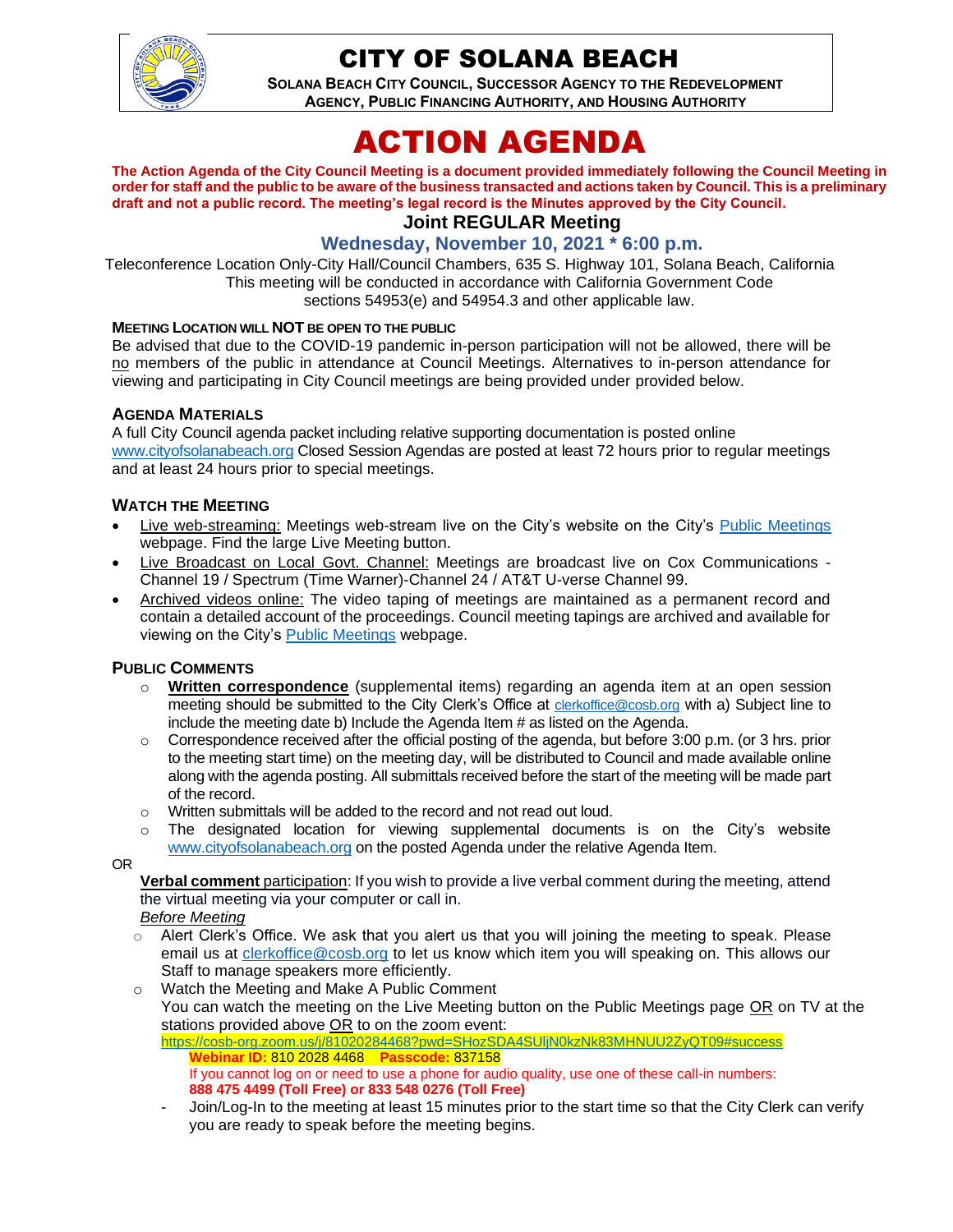Audio Accessibility: If your computer does not have a microphone or you have sound issues, you can call-in from a landline or cell phone and use it as your audio (phone # is provided once you log in to Zoom, see above). If you call in for better audio, mute your computer's speakers to eliminate feedback so that you do not have two audios when you are speaking.

#### *During Meeting:*

- During each Agenda Item and Oral Communications, attendees will be asked if they would like to speak. Speakers are taken during each agenda item.
- $\circ$  Speakers will be asked to raise their hand (zoom icon under participants can be clicked or on the phone you can dial \*9) if they would like to be called on to speak during each item. We will call on you by your log in name or the last 4 digits of your phone #. When called on by the meeting organizer, we will unmute so you may provide comments for the allotted time. Allotted speaker times are listed under each [Agenda s](https://urldefense.proofpoint.com/v2/url?u=https-3A__www.ci.solana-2Dbeach.ca.us_index.asp-3FSEC-3DF0F1200D-2D21C6-2D4A88-2D8AE1-2D0BC07C1A81A7-26Type-3DB-5FBASIC&d=DwMFaQ&c=euGZstcaTDllvimEN8b7jXrwqOf-v5A_CdpgnVfiiMM&r=1XAsCUuqwK_tji2t0s1uIQ&m=C7WzXfOw2_nkEFMJClT55zZsF4tmIf_7KTn0o1WpYqI&s=3DcsWExM2_nx_xpvFtXslUjphiXd0MDCCF18y_Qy5yU&e=)ection.
- o Choose Gallery View to see the presentations, when applicable.

#### During Meeting:

- o Choose Gallery View to see the presentations, when applicable.
- $\circ$  Participants will be called upon from those who have Registered and their name is identified by the City Clerk calling from the registration list. You will be called on by name and unmuted by the meeting organizer and then you may provide comments for the allotted time. Allotted speaker times are listed under each [Agenda s](https://urldefense.proofpoint.com/v2/url?u=https-3A__www.ci.solana-2Dbeach.ca.us_index.asp-3FSEC-3DF0F1200D-2D21C6-2D4A88-2D8AE1-2D0BC07C1A81A7-26Type-3DB-5FBASIC&d=DwMFaQ&c=euGZstcaTDllvimEN8b7jXrwqOf-v5A_CdpgnVfiiMM&r=1XAsCUuqwK_tji2t0s1uIQ&m=C7WzXfOw2_nkEFMJClT55zZsF4tmIf_7KTn0o1WpYqI&s=3DcsWExM2_nx_xpvFtXslUjphiXd0MDCCF18y_Qy5yU&e=)ection.

#### **SPECIAL ASSISTANCE NEEDED** - AMERICAN DISABILITIES ACT TITLE 2

In compliance with the Americans with Disabilities Act of 1990, persons with a disability may request an agenda in appropriate alternative formats as required by Section 202. Any person with a disability who requires a modification or accommodation in order to participate in a meeting should direct such request to the City Clerk's office (858) 720-2400 [clerkoffice@cosb.org](mailto:EMAILGRP-CityClerksOfc@cosb.org) at least 72 hours prior to the meeting.

| <b>CITY COUNCILMEMBERS</b>                 |                                        |                                              |                                                   |
|--------------------------------------------|----------------------------------------|----------------------------------------------|---------------------------------------------------|
| Lesa Heebner, Mayor                        |                                        |                                              |                                                   |
| <b>Kristi Becker</b><br>Deputy Mayor       | <b>Kelly Harless</b><br>Councilmember  | David A. Zito<br>Councilmember<br>District 1 | <b>Jewel Edson</b><br>Councilmember<br>District 3 |
| <b>Gregory Wade</b><br><b>City Manager</b> | Johanna Canlas<br><b>City Attorney</b> |                                              | Angela Ivey<br><b>City Clerk</b>                  |

#### **SPEAKERS:**

See Public Participation on the first page of the Agenda for publication participation options.

#### **READING OF ORDINANCES AND RESOLUTIONS:**

Pursuant to [Solana Beach Municipal Code](https://www.codepublishing.com/CA/SolanaBeach/) Section 2.04.460, at the time of introduction or adoption of an ordinance or adoption of a resolution, the same shall not be read in full unless after the reading of the title, further reading is requested by a member of the Council. If any Councilmember so requests, the ordinance or resolution shall be read in full. In the absence of such a request, this section shall constitute a waiver by the council of such reading.

#### **CALL TO ORDER AND ROLL CALL:**

#### **CLOSED SESSION REPORT:**

#### **FLAG SALUTE:**

# **APPROVAL OF AGENDA: COUNCIL ACTION: Approved 5/0**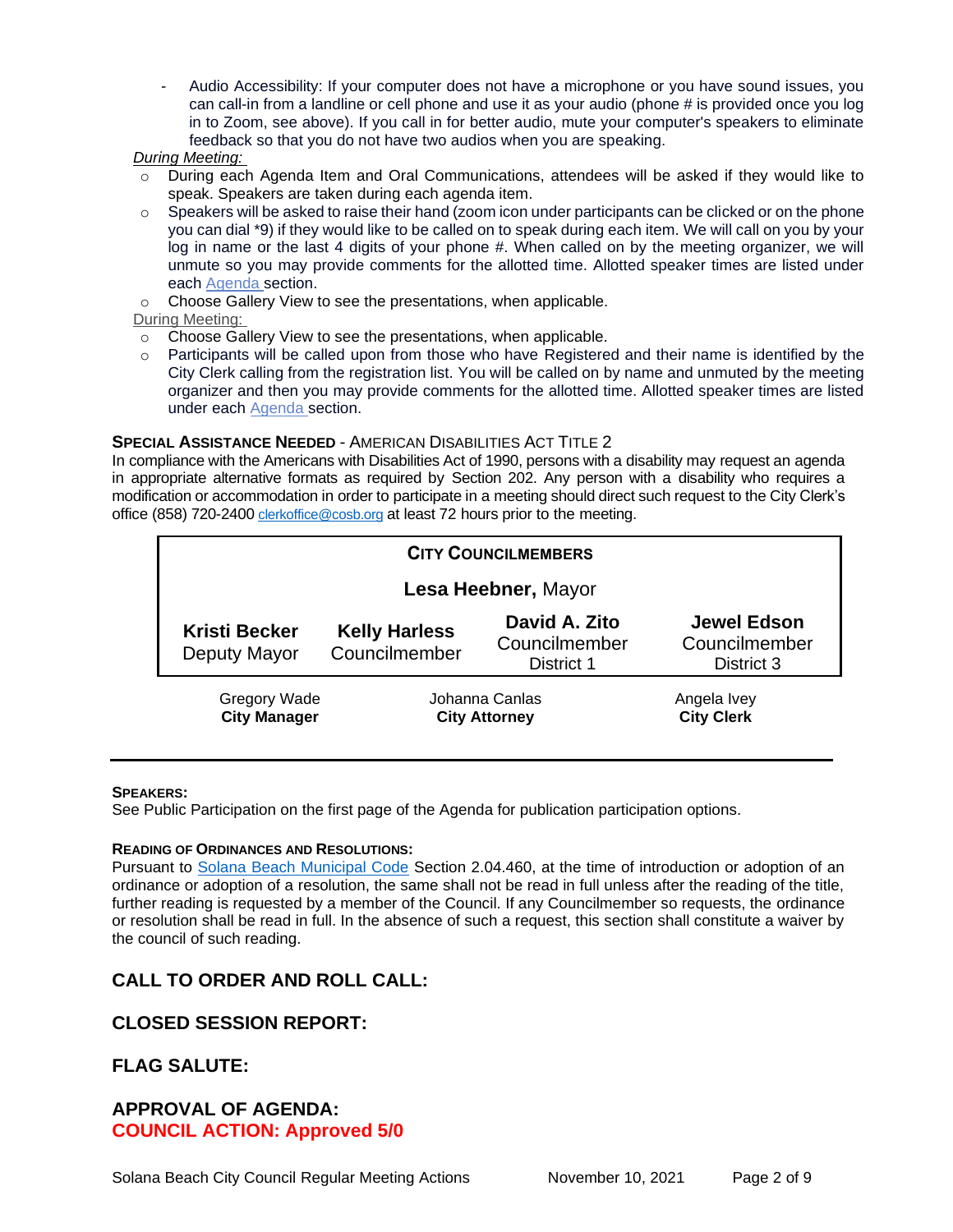# **ORAL COMMUNICATIONS:**

*Note to Public: Refer to Public Participation for information on how to submit public comment.*  This portion of the agenda provides an opportunity for members of the public to address the City Council on items relating to City business and not appearing on today's agenda by having submitted written comments for the record to be filed with the record or by registering to join the virtual meeting online to speak live, per the Public Participation instructions on the Agenda. Comments relating to items on this evening's agenda are taken at the time the items are heard. Pursuant to the Brown Act, no action shall be taken by the City Council on public comment items. Council may refer items to the City Manager for placement on a future agenda. The maximum time allotted for each speaker is THREE MINUTES (SBMC 2.04.190).

# **COUNCIL COMMUNITY ANNOUNCEMENTS / COMMENTARY:**

*An opportunity for City Council to make brief announcements or report on their activities. These items are not agendized for official City business with no action or substantive discussion.* 

# **A. CONSENT CALENDAR:** (Action Items) (A.1. - A.6.)

*Note to Public: Refer to Public Participation for information on how to submit public comment.*  Items listed on the Consent Calendar are to be acted in a single action of the City Council unless pulled for discussion.

Any member of the public may address the City Council on an item of concern by submitting written correspondence for the record to be filed with the record or by registering to join the virtual meeting online to speak live, per the Public Participation instructions on the Agenda. The maximum time allotted for each speaker is THREE MINUTES (SBMC 2.04.190).

Those items removed from the Consent Calendar by a member of the Council will be trailed to the end of the agenda, while Consent Calendar items removed by the public will be discussed immediately after approval of the Consent Calendar.

# **A.1. Minutes of the City Council.**

Recommendation: That the City Council

1. Approve the Minutes of the September 22, 2021 Council meetings.

Approved Minutes [http://www.ci.solana-beach.ca.us/index.asp?SEC=F0F1200D-21C6-4A88-8AE1-0BC07C1A81A7&Type=B\\_BASIC](http://www.ci.solana-beach.ca.us/index.asp?SEC=F0F1200D-21C6-4A88-8AE1-0BC07C1A81A7&Type=B_BASIC) **COUNCIL ACTION: Approved 5/0**

# **A.2. Register Of Demands.** (File 0300-30)

Recommendation: That the City Council

1. Ratify the list of demands for October 09, 2021 – October 22, 2021.

# **COUNCIL ACTION: Approved 5/0**

# **A.3. General Fund Budget Adjustments for Fiscal Year 2021/2022.** (File 0330-30)

Recommendation: That the City Council

1. Receive the report listing changes made to the Fiscal Year 2021/2022 General Fund Adopted Budget.

# **COUNCIL ACTION: Approved 5/0**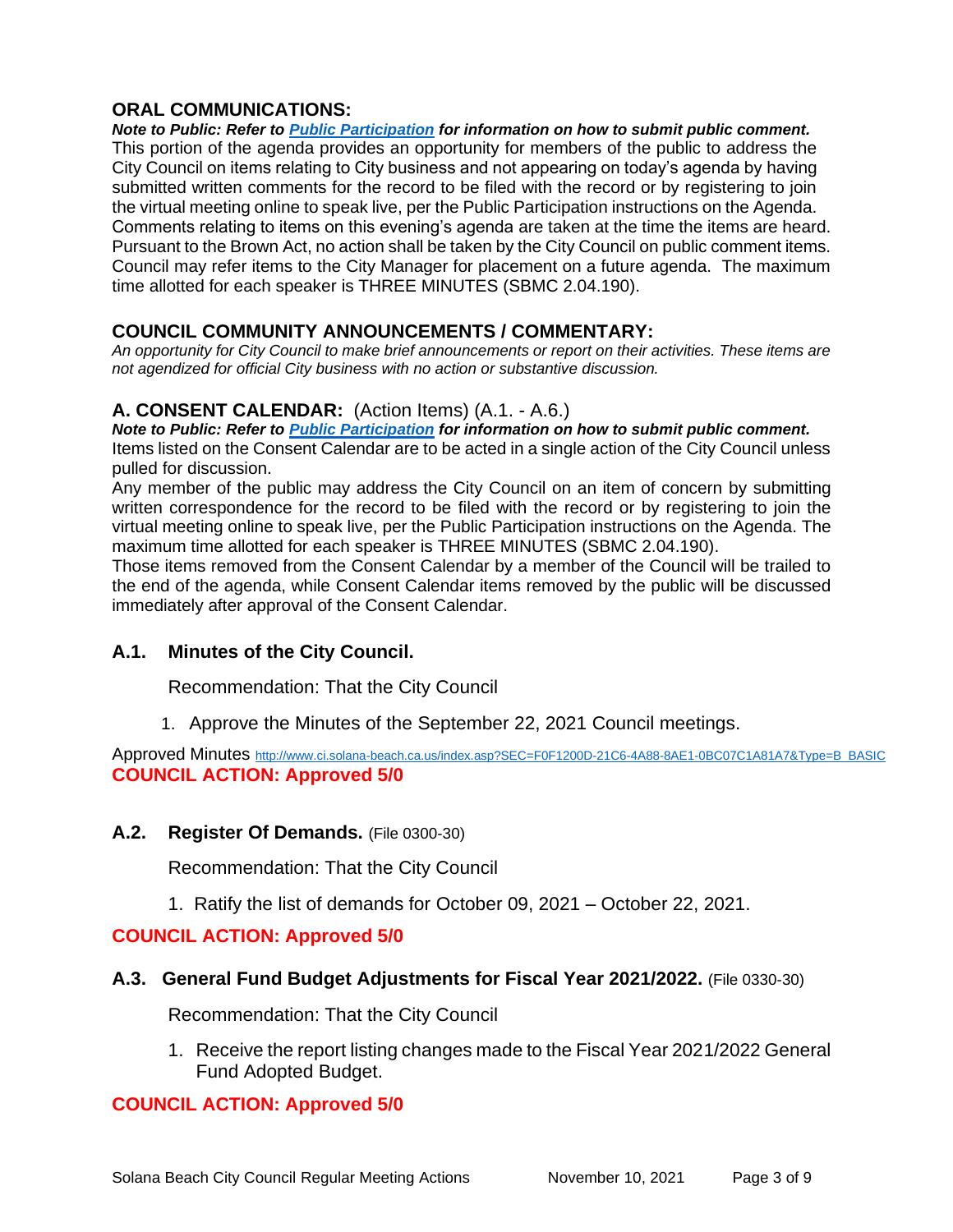# **A.4. Local Emergency Teleconferencing.** (File 0240-25)

Recommendation: That the City Council

1. Adopt **Resolution 2021-127** authorizing remote teleconference meetings of the legislative bodies of the City for the period of November 10, 2021 through December 10, 2021 pursuant to the new provisions of the Brown Act.

[Item A.4. Report \(click here\)](https://solanabeach.govoffice3.com/vertical/Sites/%7B840804C2-F869-4904-9AE3-720581350CE7%7D/uploads/Item_A.4._Report_(click_here)_-_11-10-21_O.pdf)

*Posted Reports & Supplemental Docs contain records up to the cut off time, prior to the start of the meeting, for processing new submittals. The final official record containing handouts, PowerPoints, etc. can be obtained through a Records Request to the City Clerk's Office.*

**COUNCIL ACTION: Approved 5/0**

# **A.5. 2021/22 Street Maintenance and Repairs Project.** (File 0820-35)

Recommendation: That the City Council

- 1. Adopt **Resolution 2021-125:**
	- a. Approving the additional list of streets scheduled for maintenance and repairs as part of the 2021/22 Street Maintenance and Repairs Project.
	- b. Authorizing the City Engineer to advertise for construction bids for the 2021/22 Street Maintenance and Repairs Project.
	- c. Appropriating \$200,000 from the General Fund to the Annual Pavement Management Program CIP project.
	- d. Authorizing the City Treasurer to amend the FY 2021/22 Adopted Budget accordingly.

#### [Item A.5. Report \(click here\)](https://solanabeach.govoffice3.com/vertical/Sites/%7B840804C2-F869-4904-9AE3-720581350CE7%7D/uploads/Item_A.5._Report_(click_here)_-_11-10-21_O.pdf)

*Posted Reports & Supplemental Docs contain records up to the cut off time, prior to the start of the meeting, for processing new submittals. The final official record containing handouts, PowerPoints, etc. can be obtained through a Records Request to the City Clerk's Office.*

**COUNCIL ACTION: Approved 5/0**

#### **A.6. Quarterly Investment Report.** (File 0350-44)

Recommendation: That the City Council

1. Accept and file the Cash and Investment Report for the quarter ended September 30, 2021.

[Item A.6. Report \(click here\)](https://solanabeach.govoffice3.com/vertical/Sites/%7B840804C2-F869-4904-9AE3-720581350CE7%7D/uploads/Item_A.6._Report_(click_here)_-_11-10-21_O.pdf)

*Posted Reports & Supplemental Docs contain records up to the cut off time, prior to the start of the meeting, for processing new submittals. The final official record containing handouts, PowerPoints, etc. can be obtained through a Records Request to the City Clerk's Office.*

#### **COUNCIL ACTION: Approved 5/0**

#### **B. PUBLIC HEARINGS:** (B.1. – B.5.)

*Note to Public: Refer to Public Participation for information on how to submit public comment.* 

Any member of the public may address the City Council on an item of concern by submitting written correspondence for the record to be filed with the record or by registering to join the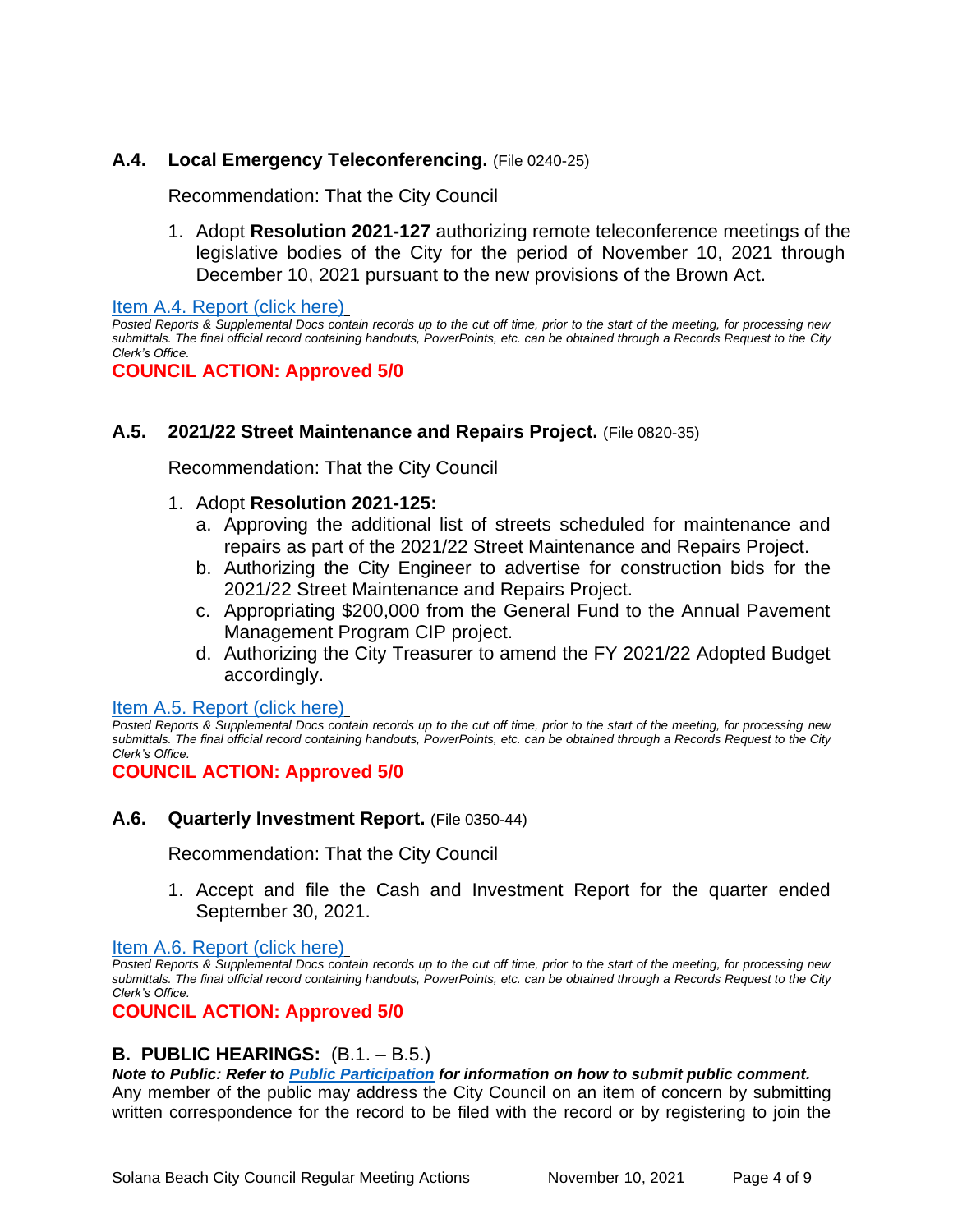virtual meeting online to speak live, per the Public Participation instructions on the Agenda. The maximum time allotted for each speaker is THREE MINUTES (SBMC 2.04.190).

An applicant or designee(s) for a private development/business project, for which the public hearing is being held, is allotted a total of fifteen minutes to speak, as per SBMC 2.04.210. A portion of the fifteen minutes may be saved to respond to those who speak in opposition. All other speakers have three minutes each.

After considering all of the evidence, including written materials and oral testimony, the City Council must make a decision supported by findings and the findings must be supported by substantial evidence in the record.

# **B.1. Public Hearing: 211 Ocean Street, Applicant: Blakely, Case: DRP21-004/ SDP21-004.** (File 0600-40)

To clarify the intent of the VAC's recommended condition of approval to preserve privacy from the east-facing window, Staff would recommend that the City Council consider the following special condition language should the project be approved:

The east-facing windows located in the bathroom of the main bedroom shall have a minimum sill height of 4.5 feet.

The proposed project meets the minimum objective requirements under the SBMC, may be found to be consistent with the General Plan and may be found, as conditioned, to meet the discretionary findings required as discussed in this report to approve a DRP and SDP. Therefore, Staff recommends that the City Council:

- 1. Conduct the Public Hearing: Open the Public Hearing, Report Council Disclosures, Receive Public Testimony, and Close the Public Hearing.
- 2. Find the project exempt from the California Environmental Quality Act pursuant to Section 15303 of the State CEQA Guidelines; and
- 3. If the City Council makes the requisite findings and approves the project, adopt **Resolution 2021-128** conditionally approving a DRP and SDP to demolish a single-family residence, construct a replacement two-story, singlefamily residence with an attached two-car garage, and perform associated site improvements at 211 Ocean Street, Solana Beach.

# [Item B.1. Report \(click here\)](https://solanabeach.govoffice3.com/vertical/Sites/%7B840804C2-F869-4904-9AE3-720581350CE7%7D/uploads/Item_B.1._Report_(click_here)_-_11-10-21_O.pdf)

[Item B.1. Updated Report #1 \(added 11-10-21](https://solanabeach.govoffice3.com/vertical/Sites/%7B840804C2-F869-4904-9AE3-720581350CE7%7D/uploads/Item_B.1._Updated_Report_1_(11-10_at_11am)_-_O.pdf) at 11:40am)

*Posted Reports & Supplemental Docs contain records up to the cut off time, prior to the start of the meeting, for processing new submittals. The final official record containing handouts, PowerPoints, etc. can be obtained through a Records Request to the City Clerk's Office.*

**COUNCIL ACTION: Approved 5/0 to continue the public hearing until January 12, 2022.** 

# **B.2. Introduction (1st Reading) of Ordinance 518 regarding Implementation of Solar Energy, Building Decarbonization and Electric Vehicle Infrastructure Requirements.** (File 0600-05)

Recommendation: That the City Council

1. Consider the introduction of **Ordinance 518** amending Title 15 of the Solana Beach Municipal Code to adopt amendments to the 2019 California Building Code and California Green Building Code to implement Solar Energy, Building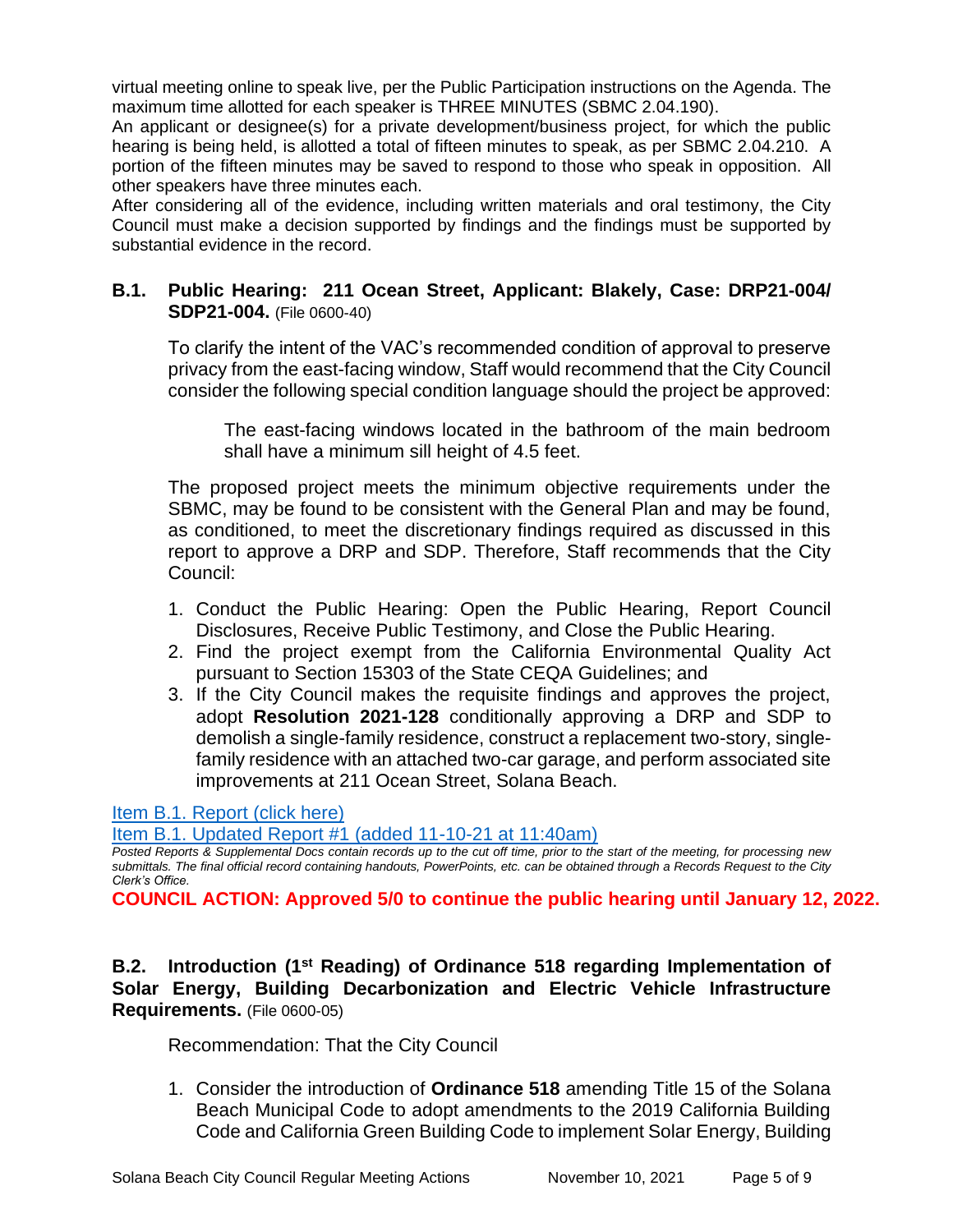Decarbonization and Electric Vehicle Infrastructure requirements for new construction.

[Item B.2. Report \(click here\)](https://solanabeach.govoffice3.com/vertical/Sites/%7B840804C2-F869-4904-9AE3-720581350CE7%7D/uploads/Item_B.2._Report_(click_here)_-_11-10-21_O.pdf)

[Item B.2. Supplemental Docs \(updated 11-10-21](https://solanabeach.govoffice3.com/vertical/Sites/%7B840804C2-F869-4904-9AE3-720581350CE7%7D/uploads/Item_B.2._Supplemental_Docs_(Upd._11-10_425pm)_-_O.pdf) at 4:32pm)

*Posted Reports & Supplemental Docs contain records up to the cut off time, prior to the start of the meeting, for processing new submittals. The final official record containing handouts, PowerPoints, etc. can be obtained through a Records Request to the City Clerk's Office.*

**COUNCIL ACTION: Approved 5/0 with modifications**

# **B.3. Introduce (1st Reading) Ordinance 521 – Providing Regulations Concerning Two-Unit Residential Development in Single-Family Residential Zones and Providing Regulations Concerning Urban Lot Split Subdivisions in Single-Family Residential Zones.** (File 0600-95)

Recommendation: That the City Council

- 1. Conduct the Public Hearing: Open the public hearing, Report Council disclosures, Receive public testimony, Close the public hearing.
- 2. Find the project exempt from the California Environmental Quality Act pursuant to Government Code Sections 65852.21(j) and 66411.7(n) because the adoption of an ordinance to implement SB 9 shall not be considered a project under Division 13 of the Public Resources Code; and
- 3. Introduce **Ordinance 521** regulating two-unit development and urban lot split subdivisions in single family residential zones.

#### [Item B.3. Report \(click here\)](https://solanabeach.govoffice3.com/vertical/Sites/%7B840804C2-F869-4904-9AE3-720581350CE7%7D/uploads/Item_B.3._Report_(click_here)_-_11-10-21_O.pdf)

*Posted Reports & Supplemental Docs contain records up to the cut off time, prior to the start of the meeting, for processing new submittals. The final official record containing handouts, PowerPoints, etc. can be obtained through a Records Request to the City Clerk's Office.*

**COUNCIL ACTION: Approved 5/0**

#### **B.4.** *TransNet* **Local Street Improvement Program of Projects Amendment.** (File 0840-30)

Recommendation: That the City Council

- 1. Conduct the Public Hearing: Open the Public Hearing, Report Council Disclosures, Receive Public Testimony, and Close the Public Hearing.
- 2. Adopt **Resolution 2021-126** approving an amendment to the SANDAG 2021 Regional Transportation Improvement Program (RTIP) adding four new projects and reallocating the *TransNet* funding for Fiscal Year 2021/22.

[Item B.4. Report \(click here\)](https://solanabeach.govoffice3.com/vertical/Sites/%7B840804C2-F869-4904-9AE3-720581350CE7%7D/uploads/Item_B.4._Report_(click_here)_-_11-10-21_O.pdf)

*Posted Reports & Supplemental Docs contain records up to the cut off time, prior to the start of the meeting, for processing new submittals. The final official record containing handouts, PowerPoints, etc. can be obtained through a Records Request to the City Clerk's Office.*

# **COUNCIL ACTION: Approved 5/0**

# **B.5. Community Development Block Grant Funds (Fiscal Year 2022/23) – Americans with Disabilities Act (ADA) Pedestrian Ramp Improvements.**  (File 0390-32)

Recommendation: That the City Council

1. Conduct the Public Hearing: Open the public hearing, Report Council disclosures,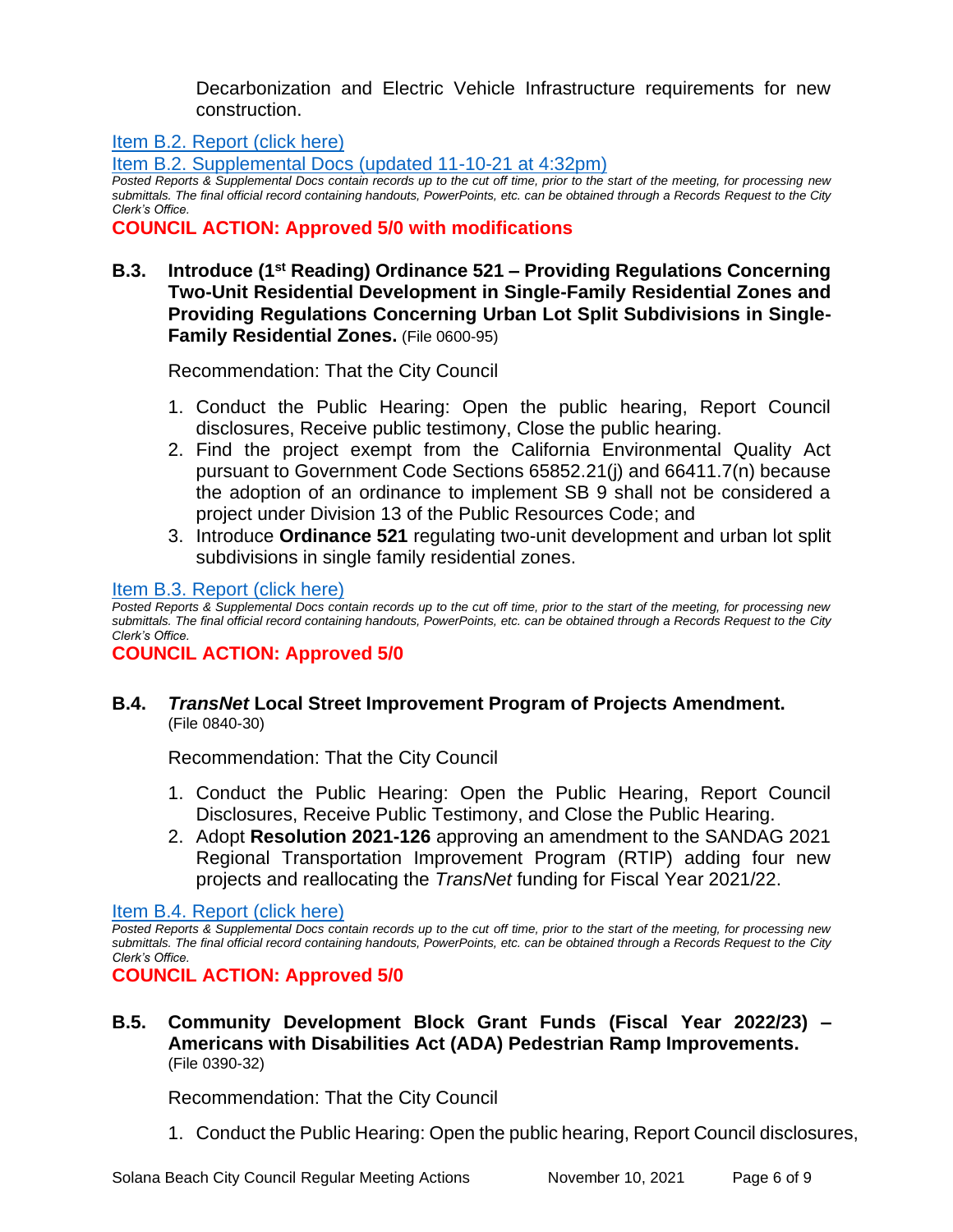Receive public testimony, Close the public hearing.

- 2. Adopt **Resolution 2021-129**:
	- a. Finding that the funding request and project implementation are exempt from the California Environmental Quality Act pursuant to the State CEQA Guidelines.
	- b. Approving the list of public street ADA ramp locations.
	- c. Requesting FY 2022/23 Community Development Block Grant Funds for ADA pedestrian ramp improvements at various public street intersections listed in Attachment 1, Exhibit A.
	- d. Finding that all of FY 2022/23 CDBG funds, presently estimated at a total of \$54,626, are designated to be used for ADA pedestrian ramp improvements.
	- e. Appropriating an additional \$9,000 in the CDBG Fund to the Construction account in FY 2022/23.
	- f. Authorizing the City Treasurer to amend the FY 2022/23 Adopted Budget accordingly.
	- g. Authorizing the City Manager to execute the County contract for management and implementation of the CDBG program.

# [Item B.5. Report \(click here\)](https://solanabeach.govoffice3.com/vertical/Sites/%7B840804C2-F869-4904-9AE3-720581350CE7%7D/uploads/Item_B.5._Report_(Click_here)_-_11-10-21_O.pdf)

*Posted Reports & Supplemental Docs contain records up to the cut off time, prior to the start of the meeting, for processing new submittals. The final official record containing handouts, PowerPoints, etc. can be obtained through a Records Request to the City Clerk's Office.*

# **COUNCIL ACTION: Approved 5/0**

# **C. STAFF REPORTS: (C.1. – C.2.)**

*Note to Public: Refer to Public Participation for information on how to submit public comment.*  Any member of the public may address the City Council on an item of concern by submitting written correspondence for the record to be filed with the record or by registering to join the virtual meeting online to speak live, per the Public Participation instructions on the Agenda. The maximum time allotted for each speaker is THREE MINUTES (SBMC 2.04.190).

# **C.1. Public Arts Commission Appointment.** (File 0120-06)

Recommendation: That the City Council

1. Appoint one (1) member to the Public Arts Commission nominated/appointed by *Council-at-large* with a term ending January 2023.

Item C.1. Report (click here)

*Posted Reports & Supplemental Docs contain records up to the cut off time, prior to the start of the meeting, for processing new submittals. The final official record containing handouts, PowerPoints, etc. can be obtained through a Records Request to the City Clerk's Office.*

**COUNCIL ACTION: Approved 5/0 to appoint Stacy Bostrom**

**C.2. Adopt (2nd Reading) Ordinances Nos. 519 and 520 Amending Sections 6.36.010, 6.36.040, 17.56.020 and 17.56.080 of the Solana Beach Municipal Code to Comply with State Mandated Organic Waste Disposal Requirements.** (File 1030-50)

Recommendation: That the City Council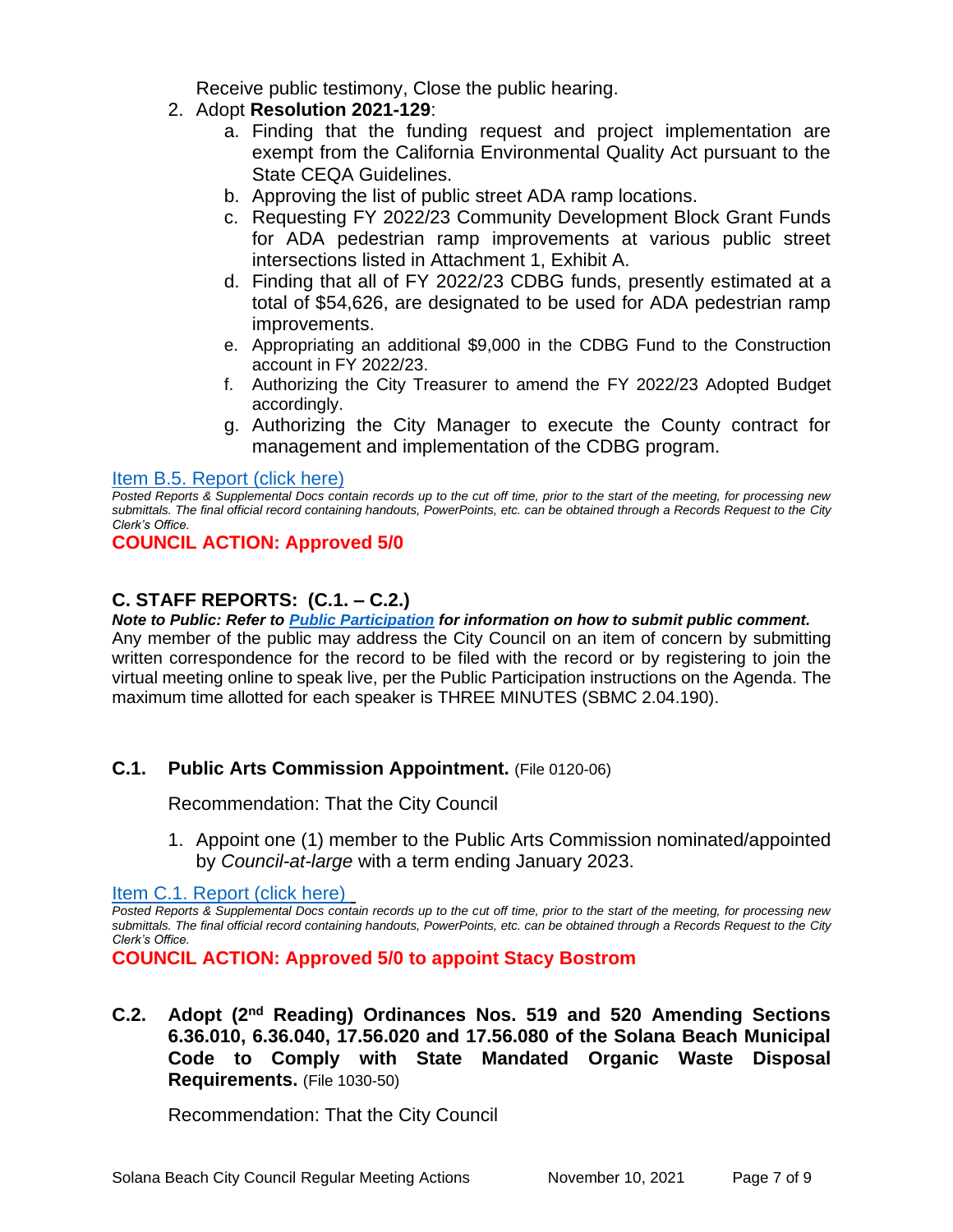1. Adopt **Ordinances 519 and 520** amending Sections 6.36.010, 6.36.040, 17.56.020 and 17.56.080 to the Solana Beach Municipal Code to address State organics recycling mandates.

#### [Item C.2. Report](https://solanabeach.govoffice3.com/vertical/Sites/%7B840804C2-F869-4904-9AE3-720581350CE7%7D/uploads/Item_C.2._Report_(click_here)_-_11-10-21_O.pdf) (click here)

*Posted Reports & Supplemental Docs contain records up to the cut off time, prior to the start of the meeting, for processing new submittals. The final official record containing handouts, PowerPoints, etc. can be obtained through a Records Request to the City Clerk's Office.*

**COUNCIL ACTION: Approved 5/0**

# **WORK PLAN COMMENTS:**

*Adopted June 23, 2021*

# **COMPENSATION & REIMBURSEMENT DISCLOSURE:**

GC: Article 2.3. Compensation: 53232.3. (a) Reimbursable expenses shall include, but not be limited to, meals, lodging, and travel. 53232.3 (d) Members of a legislative body shall provide brief reports on meetings attended at the expense of the local agency "*City*" at the next regular meeting of the legislative body.

#### **COUNCIL COMMITTEE REPORTS:** [Council Committees](https://www.ci.solana-beach.ca.us/index.asp?SEC=584E1192-3850-46EA-B977-088AC3E81E0D&Type=B_BASIC)

# **REGIONAL COMMITTEES: (outside agencies, appointed by this Council)**

- a. City Selection Committee (meets twice a year) Primary-Heebner, Alternate-Edson
- b. Clean Energy Alliance (CEA) JPA: Primary-Becker, Alternate-Zito
- c. County Service Area 17: Primary- Harless, Alternate-Edson
- d. Escondido Creek Watershed Authority: Becker /Staff (no alternate).
- e. League of Ca. Cities' San Diego County Executive Committee: Primary-Becker, Alternate-Harless. Subcommittees determined by its members.
- f. League of Ca. Cities' Local Legislative Committee: Primary-Harless, Alternate-Becker
- g. League of Ca. Cities' Coastal Cities Issues Group (CCIG): Primary-Becker, Alternate-**Harless**
- h. North County Dispatch JPA: Primary-Harless, Alternate-Becker
- i. North County Transit District: Primary-Edson, Alternate-Harless
- j. Regional Solid Waste Association (RSWA): Primary-Harless, Alternate-Zito
- k. SANDAG: Primary-Heebner, 1<sup>st</sup> Alternate-Zito, 2<sup>nd</sup> Alternate-Edson. Subcommittees determined by its members.
- l. SANDAG Shoreline Preservation Committee: Primary-Becker, Alternate-Zito
- m. San Dieguito River Valley JPA: Primary-Harless, Alternate-Becker
- n. San Elijo JPA: Primary-Zito, Primary-Becker, Alternate-City Manager
- o. 22nd Agricultural District Association Community Relations Committee: Primary-Edson, Primary-Heebner

#### **STANDING COMMITTEES: (All Primary Members)** *(Permanent Committees)*

- a. Business Liaison Committee Zito, Edson.
- b. Fire Dept. Management Governance & Organizational Evaluation Harless, Edson
- c. Highway 101 / Cedros Ave. Development Committee Edson, Heebner
- d. Parks and Recreation Committee Zito, Harless
- e. Public Arts Committee Edson, Heebner
- f. School Relations Committee Becker, Harless
- g. Solana Beach-Del Mar Relations Committee Heebner, Edson

#### **CITIZEN COMMISSION(S)**

a. Climate Action Commission: Primary-Zito, Alternate-Becker

# **ADJOURN:**